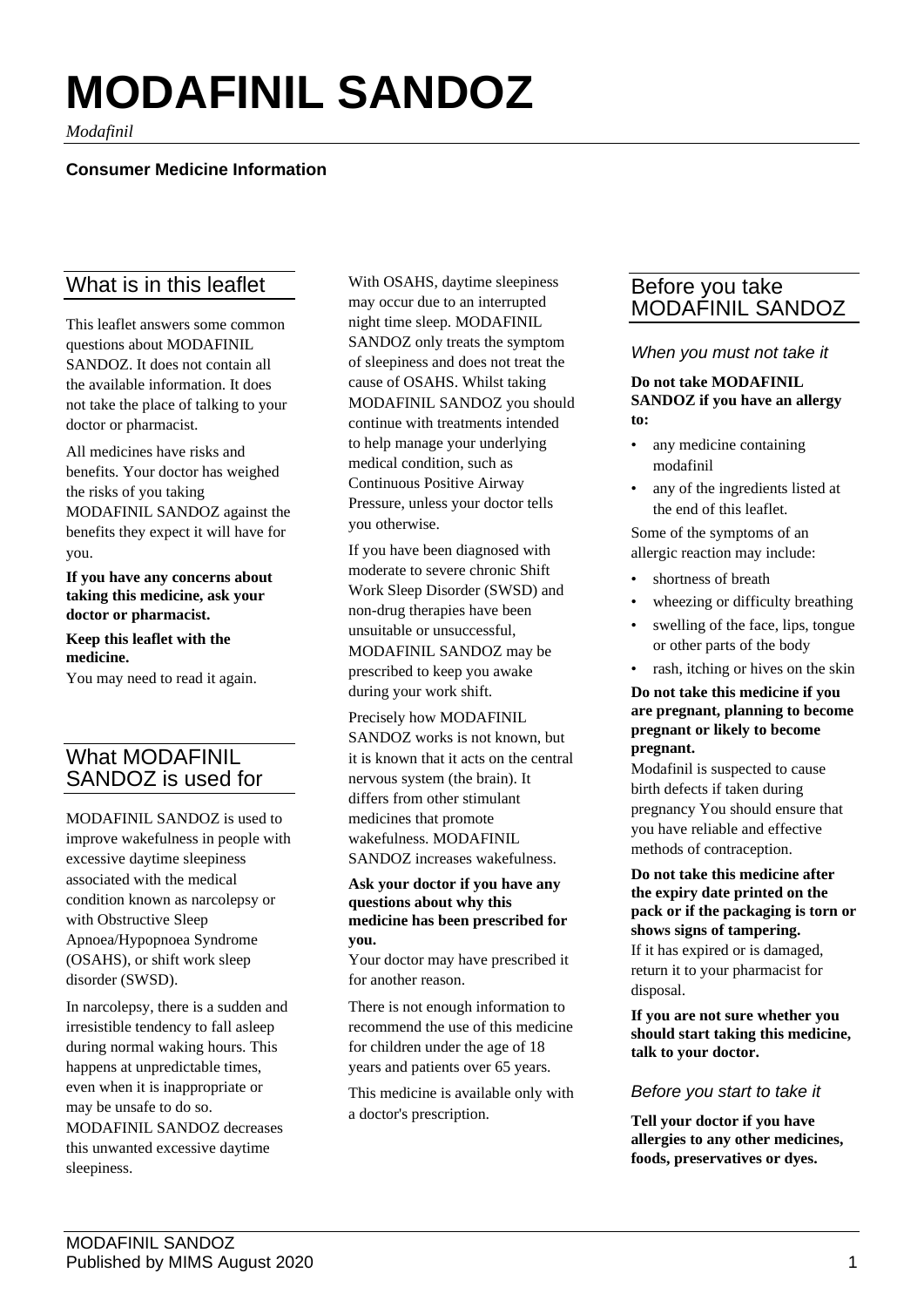#### **Tell your doctor if you have or have had any of the following medical conditions:**

- a history of mental health problems
- heart problems, including, for example, angina (chest pain), previous heart attack, enlarged heart
- an abnormal/irregular heart rhythm
- high blood pressure or your high blood pressure is controlled by medication
- kidney or liver problems

# **Tell your doctor if you are pregnant or plan to become pregnant or are breast-feeding.**

Women of childbearing age require a negative pregnancy test the week prior to commencing treatment, as this medicine can harm the foetus.

It is not known whether modafinil passes into breastmilk and may affect your developing baby.

**Do not take this medicine if you are under 18 or over 65 years old.**

**If you have not told your doctor about any of the above, tell them before you start taking MODAFINIL SANDOZ.**

## *Taking other medicines*

**Tell your doctor or pharmacist if you are taking any other medicines, including any that you get without a prescription from your pharmacy, supermarket or health food shop.**

Some medicines and MODAFINIL SANDOZ may interfere with each other. These include:

- steroidal hormonal contraceptives, including the contraceptive pill, implants, injectables and hormone releasing intrauterine devices (IUDs)
- treatment for anxiety or muscle relaxant, such as diazepam (Valium)
- brain stimulants, such as methylphenidate (Ritalin)
- medicines to treat depression, including monoamine oxidase inhibitors (MAOIs), such as phenelzine (Nardil) and nialamide (Niamid)
- medicines to treat epilepsy or fits, such as phenytoin (Dilantin), carbamazepine (Tegretol) and phenobarbitone (phenobarbital)
- medicines to treat fungal infections, such as ketoconazole and itraconazole
- medicines to help you sleep (sedatives), such as temazepam and triazolam
- rifampicin, an antibiotic used to treat tuberculosis
- ciclosporin, a medicine used to stop organ transplant rejection
- propranolol, a medicine used to treat high blood pressure, heart problems or migraine
- warfarin, a medicine used to prevent unwanted blood clotting
- theophylline, a medicine used to treat asthma and lung problems
- clomipramine in poor metabolisers (Anafranil)

These medicines may be affected by MODAFINIL SANDOZ or may affect how well it works. You may need different amounts of your medicines, or you may need to take different medicines.

Your doctor and pharmacist have more information on medicines to be careful with or avoid while taking this medicine.

# How to take MODAFINIL SANDOZ

### **Follow all directions given to you by your doctor or pharmacist carefully.**

They may differ from the information contained in this leaflet.

**If you do not understand the instructions on the box, ask your doctor or pharmacist for help.**

## *How much to take*

Each MODAFINIL SANDOZ tablet contains 100mg of modafinil.

The usual daily dose of modafinil depends on individual response. For sleepiness associated with narcolepsy or OSAHS, the dose ranges from 200mg to 400mg.

Each day you should take either:

- two MODAFINIL SANDOZ tablets or
- up to four MODAFINIL SANDOZ tablets.

For SWSD, a dose of 200 mg is recommended.

Do not exceed the recommended daily dose unless directed to do so by your doctor.

## *How to take it*

### **Swallow the tablets whole with a little water.**

## *When to take it*

For sleepiness associated with narcolepsy or OSAHS, you should take your MODAFINIL SANDOZ tablets either:

• as two separate doses, one in the morning and one at midday, or

• as one dose, in the morning. For narcolepsy or OSAHS, do not take your MODAFINIL SANDOZ tablets later than midday, or you may have trouble sleeping at night.

For SWSD, you should take your MODAFINIL SANDOZ tablets as a single dose 1 hour prior to commencing your shift work.

NOTE: Your doctor may start your treatment with less than two tablets a day.

If you need more than two tablets per day, your doctor should increase the dose stepwise, one additional tablet at a time, depending on how you respond to the treatment. The highest dose is four tablets per day.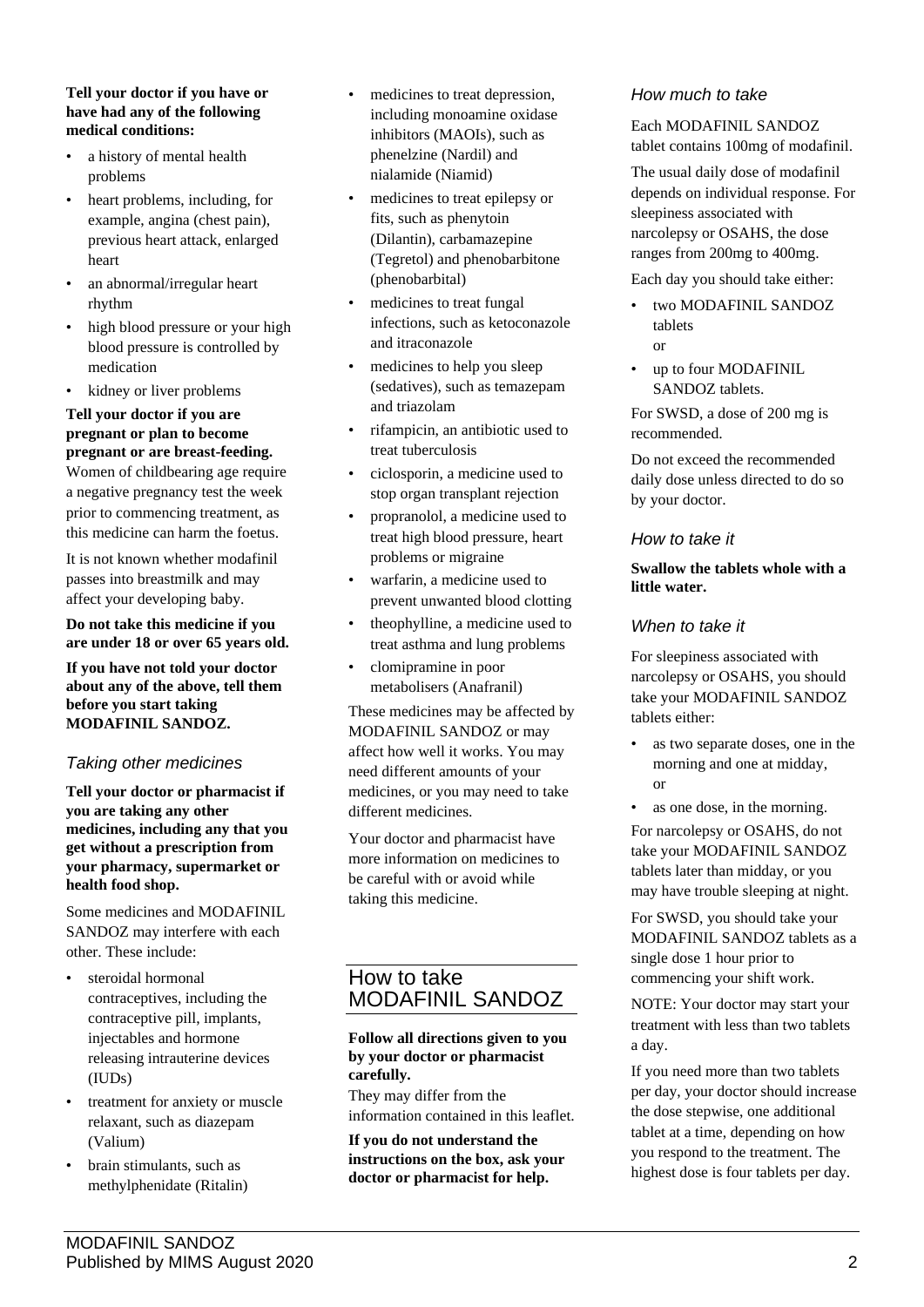If you are currently on another treatment for narcolepsy, your doctor will advise you how best to withdraw from that treatment and begin taking MODAFINIL SANDOZ. Other stimulants used for narcolepsy may cause a "high" feeling. Be aware therefore that you may feel different as you withdraw from other stimulants.

MODAFINIL SANDOZ only treats the symptom of sleepiness. Other treatments intended to help manage your underlying medical condition should still be used regularly, unless your doctor tells you otherwise. You should commence or continue disease-modifying interventions (for example, Continuous Positive Airway Pressure).

## *How long to take it*

## **Continue taking your medicine for as long as your doctor tells you.**

This medicine helps to control your condition, but does not cure it. It is important to keep taking your medicine even if you feel well.

## *If you forget to take it*

**If it is almost time to take your next dose, skip the dose you missed and take your next dose when you are meant to.**

**Otherwise, take it as soon as you remember, and then go back to taking your medicine as you would normally.**

**Do not take a double dose to make up for the dose that you missed.** 

This may increase the chance of you getting an unwanted side effect.

**If you are not sure what to do, ask your doctor or pharmacist.**

**If you have trouble remembering to take your medicine, ask your pharmacist for some hints.**

*If you take too much (overdose)*

**Immediately telephone your doctor or the Poisons Information** **Centre (telephone 13 11 26) for advice, or go to Accident and Emergency at the nearest hospital, if you think that you or anyone else may have taken too much MODAFINIL SANDOZ. Do this even if there are no signs of discomfort or poisoning.** You may need urgent medical attention.

# While you are taking MODAFINIL SANDOZ

## *Things you must do*

**If you are about to be started on any new medicine, remind your doctor and pharmacist that you are taking MODAFINIL SANDOZ.**

**Tell any other doctors, dentists and pharmacists who treat you that you are taking this medicine.**

**If you are going to have surgery, tell the surgeon or anaesthetist that you are taking this medicine.** It may affect other medicines used during surgery.

**If you become pregnant while taking this medicine, stop taking it and tell your doctor immediately.**

**Tell your doctor if you believe that MODAFINIL SANDOZ is not helping your condition. Your doctor may need to change the dose.**

**If required, your doctor may monitor your blood pressure and perform an ECG before treatment.**

## **Keep all your doctor's appointments so that your progress can be checked.**

Your doctor may do some tests from time to time to make sure the medicine is working and to prevent unwanted side effects.

## *Things you must not do*

**Do not take MODAFINIL SANDOZ to treat any other complaints unless your doctor tells you to.**

**Do not give your medicine to anyone else, even if they have the same condition as you.**

**Do not stop taking your medicine or change the dosage without checking with your doctor.**

## *Things to be careful of*

MODAFINIL SANDOZ may reduce the effectiveness of steroidal contraceptives. If you are using these forms of contraceptives while taking MODAFINIL SANDOZ (and for 2 months after you stop treatment with MODAFINIL SANDOZ) you should either use: an alternative birth control method or another effective birth control method together with your current contraceptive.

#### **Be careful driving or operating machinery until you know how MODAFINIL SANDOZ affects you.**

This medicine may cause dizziness in some people.

# Side effects

### **Tell your doctor or pharmacist as soon as possible if you do not feel well while you are taking MODAFINIL SANDOZ.**

This medicine helps most people with excessive daytime sleepiness, but it may have unwanted side effects in a few people. All medicines can have side effects. Sometimes they are serious, most of the time they are not. You may need medical attention if you get some of the side effects.

**Do not be alarmed by the following lists of side effects. You may not experience any of them.**

**Ask your doctor or pharmacist to answer any questions you may have.**

**Tell your doctor or pharmacist if you notice any of the following and they worry you:**

- headache
- nausea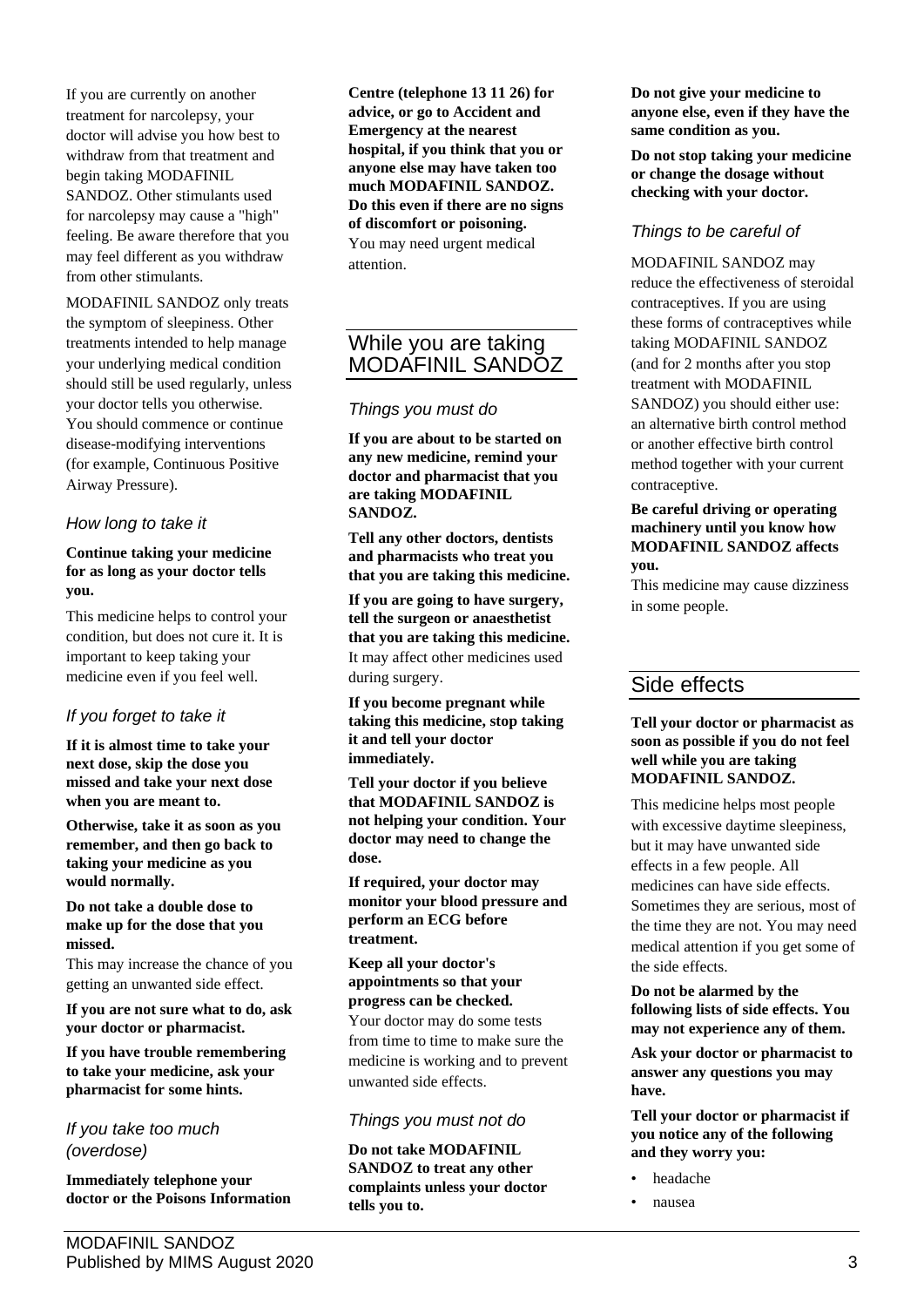- diarrhoea
- constipation
- dry mouth
- changes in taste
- mouth ulcers
- feeling thirsty
- poor appetite or weight loss
- runny nose
- chills
- sore throat
- nose bleed
- asthma
- anxious or nervous feeling
- dizziness
- back pain
- stiff neck, muscles
- muscle spasm, tremor, involuntary movements, muscle weakness or pain
- confusion or mood changes
- upset stomach
- trouble sleeping
- drowsiness, tiredness or fatigue
- high or low blood pressure
- tingling sensation in hands or feet (pins and needles)
- sweating
- acne
- herpes simplex
- changes in vision, lazy eye, or eye pain
- blood in the urine, cloudy urine or painful urination

The above list includes the more common side effects of your medicine. They are usually mild and short-lived.

#### **Tell your doctor as soon as possible if you notice any of the following:**

- mental (psychiatric) symptoms. including depression, anxiety, aggression, agitation, irritability, hallucinations, mania, thoughts of suicide or other mental problems
- chest pain or abnormal/fast heart beats or palpitations
- fits or convulsions

The above list includes serious side effects that may require medical

attention. Serious side effects are rare.

#### **If any of the following happen, stop taking the tablets and tell your doctor immediately or go to Accident and Emergency at your nearest hospital:**

- yellowing of the skin or white of the eyes or dark urine
- fever, skin rash, hives (especially affecting the whole body) and itching
- sores in your mouth, or your skin blisters and peels
- sudden wheeziness, difficulty in breathing and swallowing
- shortness of breath, swelling of the legs
- cough, swelling of the face, lips, tongue, throat or other parts of the body

The above list includes very serious side effects. You may need urgent medical attention or hospitalisation. These side effects are very rare.

#### **Tell your doctor or pharmacist if you notice anything that is making you feel unwell.**

Other side effects not listed above may also occur in some people.

## After taking MODAFINIL SANDOZ

## *Storage*

### **Keep your tablets in the pack until it is time to take them.**

If you take the tablets out of the pack they may not keep well.

**Keep your tablets in a cool dry place where the temperature stays below 25°C.**

**Do not store MODAFINIL SANDOZ or any other medicine in the bathroom or near a sink. Do not leave it on a window sill or in the car.**

Heat and dampness can destroy some medicines.

#### **Keep it where children cannot reach it.**

A locked cupboard at least one-anda-half metres above the ground is a good place to store medicines.

## *Disposal*

**If your doctor tells you to stop taking this medicine or the expiry date has passed, ask your pharmacist what to do with any medicine that is left over.**

# Product description

## *What it looks like*

MODAFINIL SANDOZ tablets are white, round, biconvex, tablet.

## *Ingredients*

MODAFINIL SANDOZ contains 100 mg of modafinil as the active ingredient.

The tablets also contain the following inactive ingredients:

- lactose monohydrate
- maize starch
- croscarmellose sodium
- povidone
- magnesium stearate
- aluminium magnesium silicate
- purified talc

Each pack contains either 10, 30, 60 or 90 tablets.

Contains sugars (as lactose monohydrate). Contains sulfites.

## *Distributor*

MODAFINIL SANDOZ is distributed in Australia by:

#### **Sandoz Pty Ltd**

54 Waterloo Road, Macquarie Park, NSW 2113 AUSTRALIA Tel: 1800 726 369

This leaflet was prepared in June 2020.

AUST R 269914